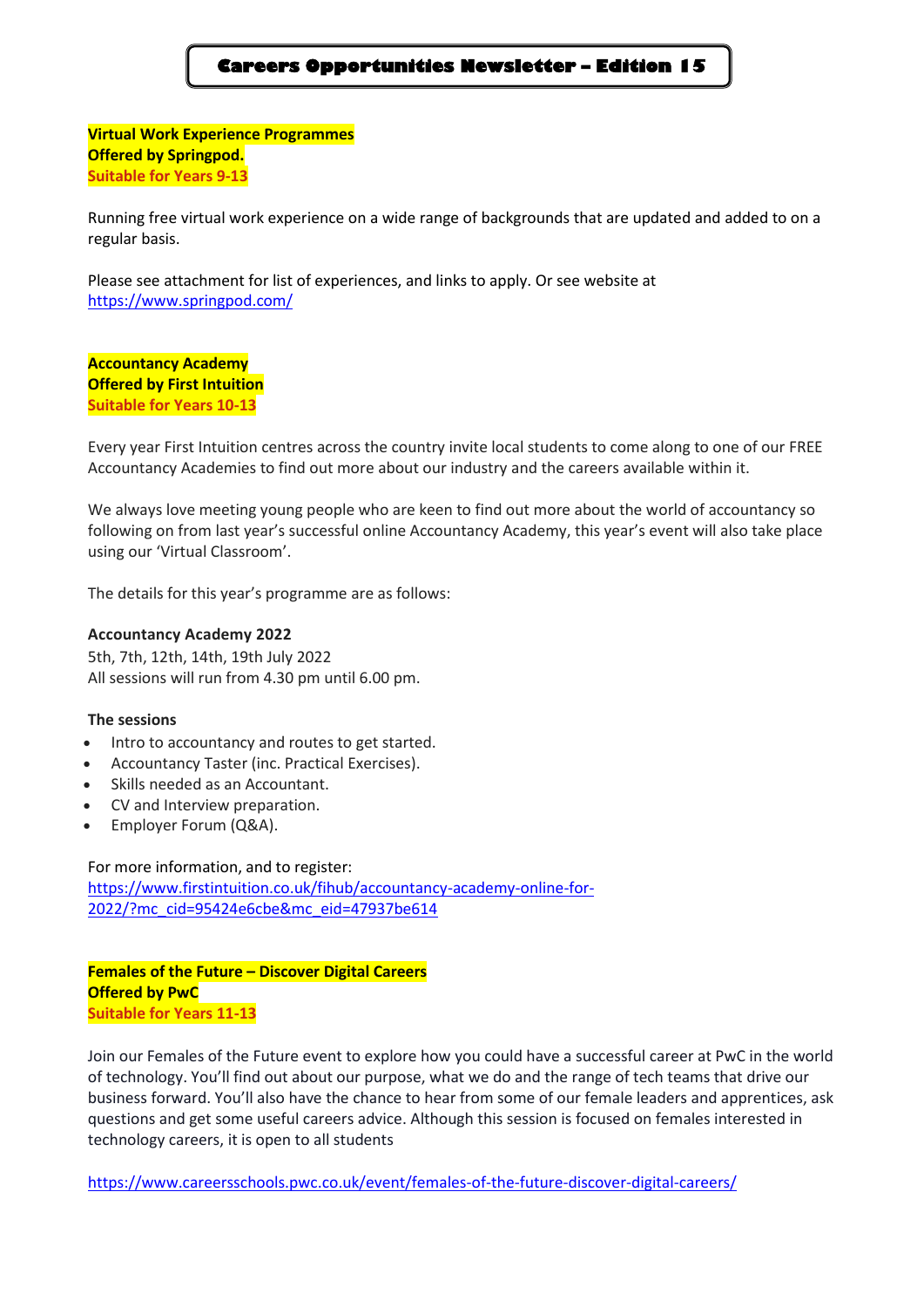### **Females of the Future – Discover Accounting Careers Offered by PwC Suitable for Years 11-13**

Join our Females of the Future event to explore how you can kick start your career in the world of accountancy. You'll find out about our purpose, how we work with our clients and the services we offer. You'll also have the opportunity to learn about our Flying Start Accounting degree programme from female leaders and current students, ask questions and get some useful application advice. Although this session is focused on females interested in accounting careers, it is open to all students.

<https://www.careersschools.pwc.co.uk/event/females-of-the-future-discover-accounting-careers/>

**Virtual Women in Engineering Event Offered by Young Professionals Suitable for Years 9-13**

If you're thinking about embarking upon a career in STEM / engineering we have a fantastic virtual event coming up! It's International Women in Engineering day coming up and to celebrate we're hosting an online multi-employer engineering event to which you're invited!

On **Thursday 23rd June** from **5:00pm - 6:30pm** we'll be hearing from a number of top female engineers from some of the world's biggest engineering firms to discuss the various paths into the industry and to inspire the next generation of young ladies into a career in the space.

## **Who are the companies involved?**

**Siemens** are a technology company focused on industry, infrastructure, transport, and healthcare. From more resource-efficient factories, resilient supply chains, and smarter buildings and grids, to cleaner and more comfortable transportation as well as advanced healthcare. Operating in more than 200 countries last year Siemens Group generated revenues of €55.3 billion.

**British Airways** is the UK's largest international scheduled airline, flying to nearly 600 destinations around the world. They have an extensive team of engineers working behind the scenes. An opportunity with BA would give you the chance to hone your hands-on skills by working on the country's largest, most modern and varied fleet.

**Spectris** harnesses the power of precision measurement to equip their customers to make the world cleaner, healthier and more productive. They provide global customers with specialist insight through our high-tech instruments and test equipment, augmented by the power of software.

**EQUANS -** With revenues of €12 billion, EQUANS is present in 17 countries - mostly across Europe, but also in North America, Latin America and Australia. With nearly 74,000 employees, EQUANS is a new global market leader in technical services & facilities management, energy efficiency and regeneration – along with their specialist energy related capabilities: smart buildings, green mobility, district & embedded energy and decentralised renewables.

**Veolia** group is the global leader in optimized resource management. With nearly 179,000 employees worldwide, the Group designs and provides water, waste and energy management solutions which contribute to the sustainable development of communities and industries.

In 2019, the Veolia group supplied 98 million people with drinking water and 67 million people with wastewater service, produced nearly 45 million megawatt hours of energy and treated 50 million metric tons of waste.

If you'd like to join us for this online event click the link here to sign up: <https://www.surveymonkey.co.uk/r/Women-Engineering>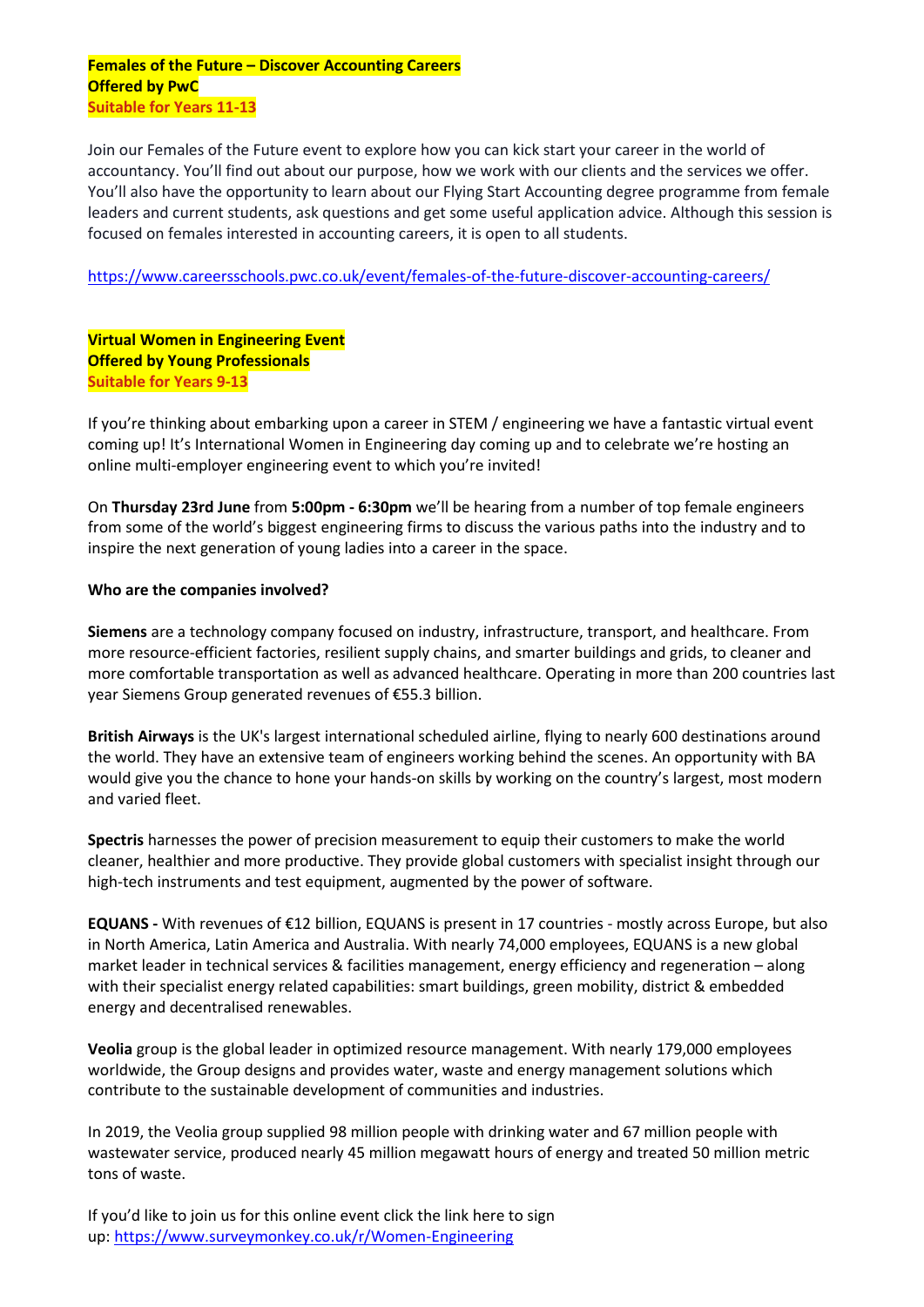**I am delighted to share that our virtual work experience programme Discovery is now open for applications.**

**Discovery, our 2-day** virtual programme, is part of our commitment to Access [Accountancy](https://www.accessaccountancy.org/) and social mobility – working towards everyone having an equal chance of accessing the accountancy profession.

Our programme introduces the students to KPMG and professional services, as well as providing them with the opportunity to engage with our current KPMG apprentices, graduates and Senior leaders who will **share their experiences**, as well as giving them the opportunity to take part in interactive sessions to **enhance their skillset.**

Better yet this virtual experience will also give students the opportunity to transfer their application to the second stage of the recruitment process for one of our **2023 Apprenticeship Programmes** upon completion of necessary assessments and their Discovery experience (subject to meeting the academic requirements, details of which can be found [here\).](https://www.kpmgcareers.co.uk/apprentice/)

Furthermore, upon successful completion of this programme you will also receive a **£50.00 Amazon voucher.**

Our Discovery work experience programmes will run during **October** across **two days**:

• **London & South East: 25th – 26th October 2022** (apply via the London programme [here\)](https://www.kpmgcareers.co.uk/vacancies/work-experience-discovery-insight-programme-london-tbc-2022/3cc85a69-1e4b-4f77-50e3-3d9d18a9daf7)

### **Standard entry requirements – UK**

- Minimum 5 GCSEs Grades A\*- C or 4 9 (inc. Maths at minimum B or Level 5 and English Language)
- On track to receive a minimum of 112 UCAS points under the 2017 tariff point system (e.g. BBC at A Level or equivalent qualifications). We only consider a candidate's top 3 A-Level grades.

Additionally, applicants will also need to meet the **Access [Accountancy](https://www.kpmgcareers.co.uk/apprenticeships/apprenticeship-programmes/kpmg-discovery#kpmg-discovery-week) criteria**.

The Access Accountancy criteria supports young people from low socio-economic backgrounds to have access to the accountancy profession. Applicants will need to:

- Attend state school or college, and
- The occupation of your main household earner when you were aged 14 is categorised as a lower socio-economic background, or
- Be eligible (or have been eligible) for free school meals (or attend a school with 'above regional average' free school meals), or
- Their immediate family did not attend university.

Our standard entry requirements are a guideline, but we are more than happy for prospective applicants to get in touch with us if they have extenuating circumstances, alternative qualifications or require further clarification on eligibility. Please advise them to contact us via [Apprenticeships@KPMG.co.uk.](mailto:Apprenticeships@KPMG.co.uk)

Full details on entry requirements and how to apply can be found on the [website.](https://www.kpmgcareers.co.uk/apprentice/discovery-work-experience/)